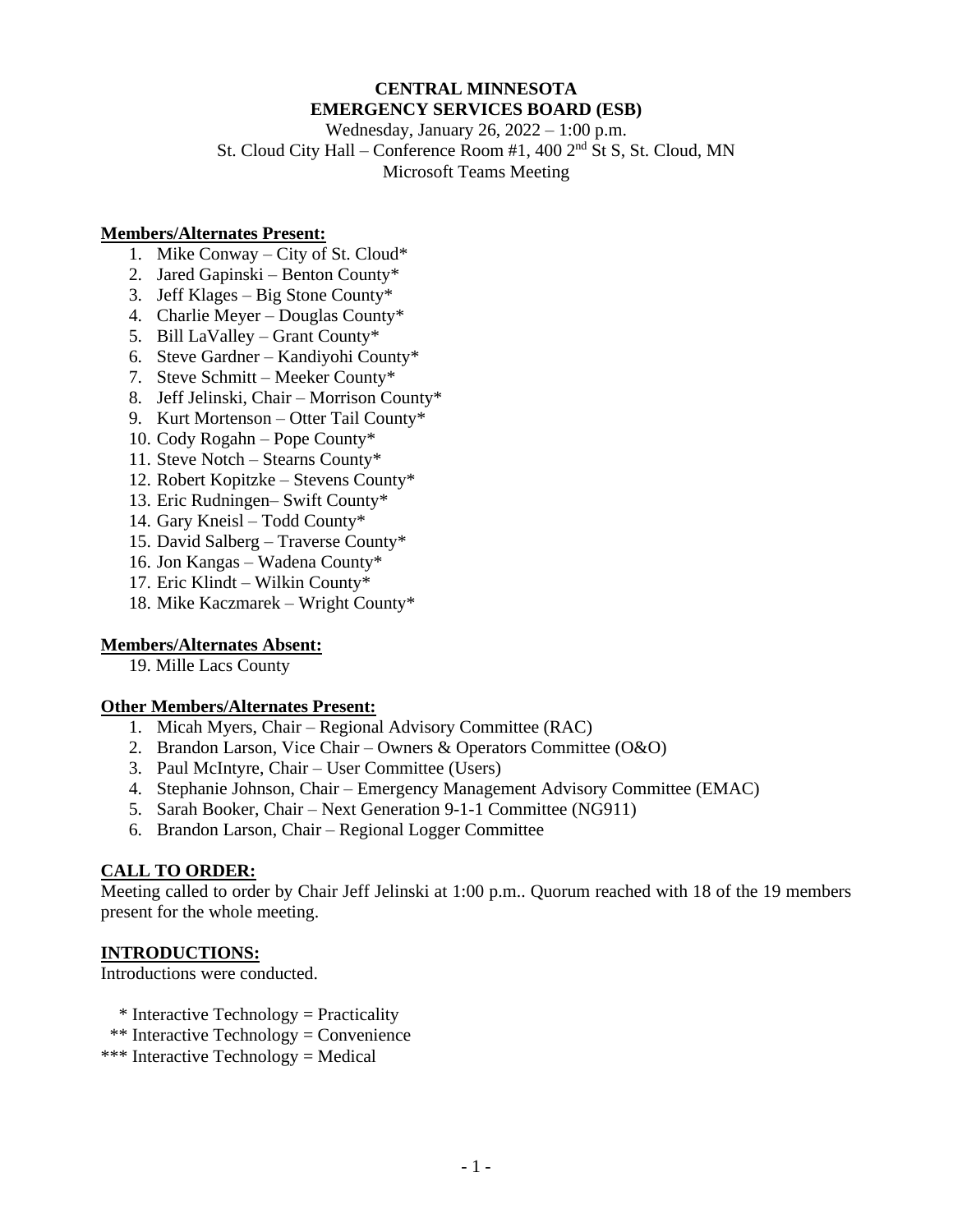## **APPROVAL OF AGENDA:**

*Wilkin County moved to approve the agenda. Grant County seconded. Myers would like to make 8c. Current Representative List an action item in reference to the Conference Advisory Group from our discussion at the Executive Committee. Motion and second has been amended. Motion carried.* Roll Call Vote: City of St. Cloud – Aye; Benton – Aye; Big Stone – Aye; Douglas – Aye; Grant – Aye; Kandiyohi – Aye; Meeker – Aye; Morrison – Aye; Otter Tail – Aye; Pope – Aye; Stearns – Aye; Stevens – Aye; Swift – Aye; Todd – Aye; Traverse – Aye; Wadena – Aye; Wilkin – Aye; Wright – Aye; RAC – Aye;  $O&O - Aye$ ; Users – Aye; EMAC – Aye; and NG911 – Aye.

### **APPROVAL OF MINUTES:**

*Douglas County moved to approve the minutes from December 15, 2021. Pope County seconded, motion carried.* Roll Call Vote: City of St. Cloud – Aye; Benton – Abstain; Big Stone – Aye; Douglas – Aye; Grant – Aye; Kandiyohi – Aye; Meeker – Aye; Morrison – Aye; Otter Tail – Aye; Pope – Aye; Stearns – Aye; Stevens – Aye; Swift – Aye; Todd – Aye; Traverse – Aye; Wadena – Aye; Wilkin – Aye; Wright – Aye;  $RAC - Aye$ ;  $O&O - Aye$ ; Users  $-Aye$ ;  $EMAC - Aye$ ; and  $NG911 - Aye$ .

#### **COMMUNICATIONS:**

1. Election of Chair and Vice Chair **(Action Required)**

Myers entertained a motion for nominees for Chair of the ESB. *Stevens County nominated Jeff Jelinski. Benton County seconded.* Myers called for further nominees. Roll Call Vote: City of St. Cloud – Aye; Benton – Aye; Big Stone – Aye; Douglas – Aye; Grant – Aye; Kandiyohi – Aye; Meeker – Aye; Morrison – Abstain; Otter Tail – Aye; Pope – Aye; Stearns – Aye; Stevens – Aye; Swift – Aye; Todd – Aye; Traverse – Aye; Wadena – Aye; Wilkin – Aye; Wright – Aye; RAC – Aye; O&O – Aye; Users – Aye; EMAC – Aye; and NG911 – Aye. *Nomination carried.*

Myers called for nominees for Vice Chair. *Benton County nominated Steve Schmitt. Morrison County seconded.* Myers called for further nominees. Roll Call Vote: City of St. Cloud – Aye; Benton – Aye; Big Stone – Aye; Douglas – Aye; Grant – Aye; Kandiyohi – Aye; Meeker – Abstain; Morrison – Aye; Otter Tail – Aye; Pope – Aye; Stearns – Aye; Stevens – Aye; Swift – Aye; Todd – Aye; Traverse – Aye; Wadena – Aye; Wilkin – Aye; Wright – Aye; RAC – Aye; O&O – Aye; Users – Aye; EMAC – Aye; and NG911 – Aye. *Nomination carried.*

2. ECN Webinar Series View online.

#### 3. Audit Engagement Letter **(Action Required)**

Myers reported this is our annual audit engagement letter. We have used BerganKDV for several years now to do our audit. It is the first step in starting the audit process. It lays out the deliverables and time frame that they will do the audit. We just need to get signature on this, so we can move the audit process forward. It is something we budget for on an annual basis. We simply need to have authorization for Myers or for Commissioner Jelinski to sign the attached engagement letter. *Jelinski called for a motion granting the authority to sign on this. Pope County motioned. Stevens County seconded.* Roll Call Vote: City of St. Cloud – Aye; Benton – Aye; Big Stone – Aye; Douglas – Aye; Grant – Aye; Kandiyohi – Aye; Meeker – Aye; Morrison – Aye; Otter Tail – Aye; Pope – Aye; Stearns – Aye; Stevens – Aye; Swift – Aye; Todd – Aye; Traverse – Aye; Wadena – Aye; Wilkin – Aye; Wright – Aye. *Motion carried.*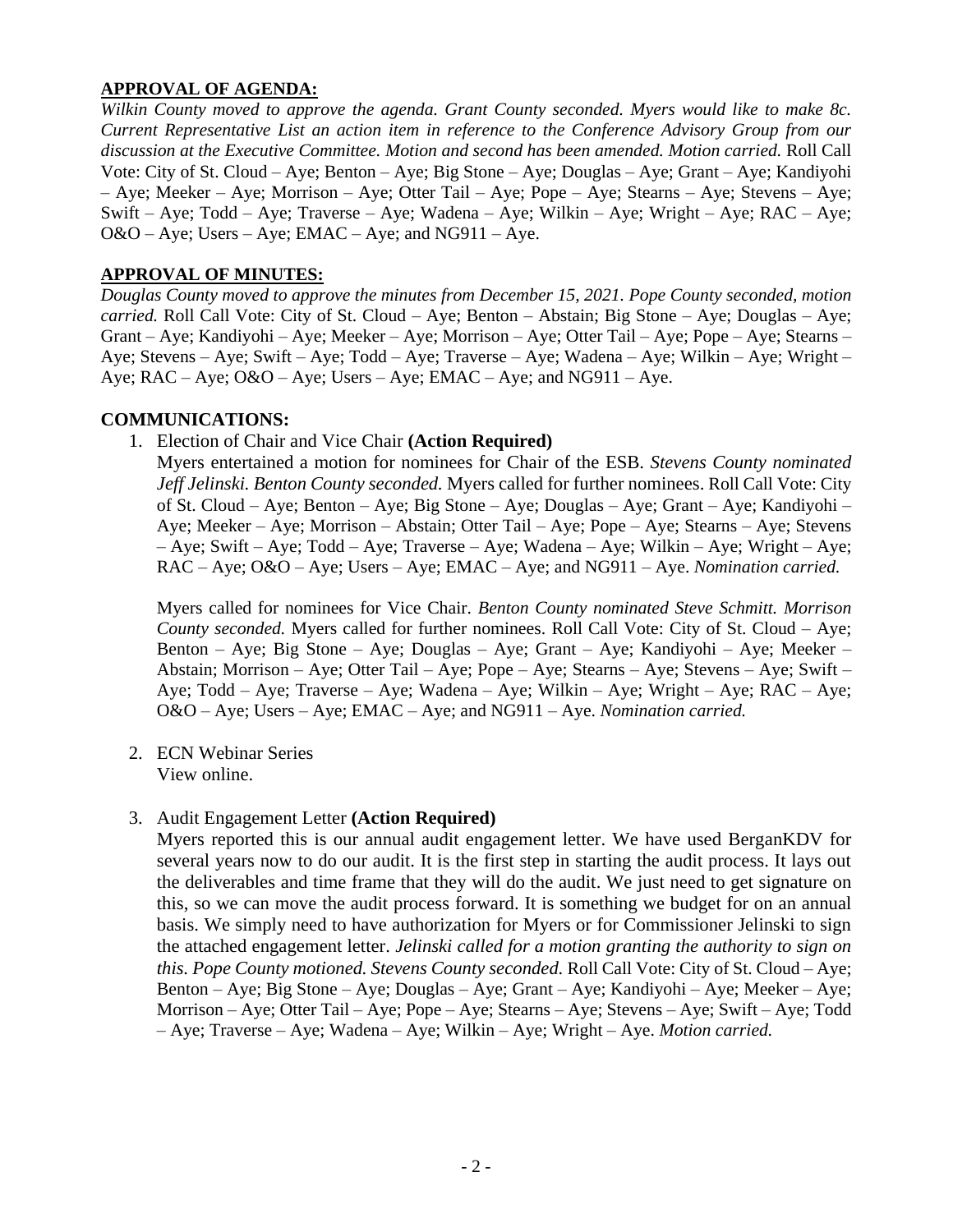# **REPORTS: SECB:**

1. MnDOT/ARMER/RIC Report: (Update)

Myers gave an update that was given at our RAC report from Dave Klema from MnDOT. They have a cybersecurity workgroup has identified some goals for improving ARMER, the ARMER Motorola Security posture. They are going to meet to facilitate feedback from Motorola and possibly MN.IT on security offers and suggestions in the area of these goals. They were looking for a representative from our region to sit in and participate, weigh-in and bring our concerns to the table, so we are working on that.

2. SECB: (Micah Myers)

Met December 23<sup>rd</sup>. We actually have a meeting tomorrow. We had Commissioner Harrington on the meeting discussing the goals and where we go with the governance side of the SECB; what is its role. The action items we had was the dispatcher's best practice guide that was approved. There was a waiver request from Egan Fire. There was a handful of waivers coming from the LMR Committee. The board voted on and approved the grant applications for the current SECB Grant. Which from our region will be going to Wilkin County for a console replacement. There was a couple of standards updates. The reports from the groups. One of the ones that is coming back and the one we need to keep on and it ties back to where the lion's share of the discussion was on the governance. The governance workgroup will be getting back together to take away from having Commissioner Harrington on. We wanted to come back with some identified goals as to how we see the SECB evolving. That group meets on Monday and that is laying the groundwork. Commissioner from the Metro area will be taking the lead on that group.

#### 3. Finance Committee: (Micah Myers)

Met January 13<sup>th</sup>. We elected our officers for the 2022 year. Myers remained the Chair and our Vice Chair remained the same, that was Commissioner Swanson from the Northwest Region. We got a report on the format for the meeting that happened on Monday the Regional Quarterly Engagement meeting. It was a lengthy meeting, but a lot of information provided. Action items which we were using as the basis for one that we will have later in the agenda and that was our approval of the 2022-2024 SCIP. We are looking at the process of how we make updates from the Finance Committee. We approved it for the Finance Committee and also recommended they do that with the other committees. There were three standards that were originally going to be presented. Standard 7.2.0 was pulled because there was language change that came out of the LMR. We approved Standard 1.5.0. under the Governance and then there is the appeal process Standard 7.3.0. We did have some discussion on the Finance Committee vacancy which right now the primary vacancy is the Indian Council. We are looking at writing a letter to reach out to them to get representation. This is based on our SCIP discussions we had at previous meetings. If we are going to leverage the committees of the SECB to deliver guidance as to how we operate. We want to get input from all the participants and we are trying to fill those vacancies if those committees are going to be making those decisions. The Grants Workgroup did not meet as our chair of that group was sick, so we had no report. We did talk about some long-term funding strategies. We took three action items. We took one we are looking at trying to get a count and identify how big of a task it is going to be to come up with appropriating encryption in our radios. That means replacement for a lot of radios or some upgrades. There was a request from the Finance Committee to reach out to the regions to get a best guess count. We know we will not be 100%. Our plan is to use that to reach out to the legislative to look for appropriations from the Legislative Committee or the legislators for going after some of the current state surplus. The second item that was tied to that is looking at not only the subscribers, but what it would take for backbone infrastructure to manage the keys once we are able to determine what that is going to look like.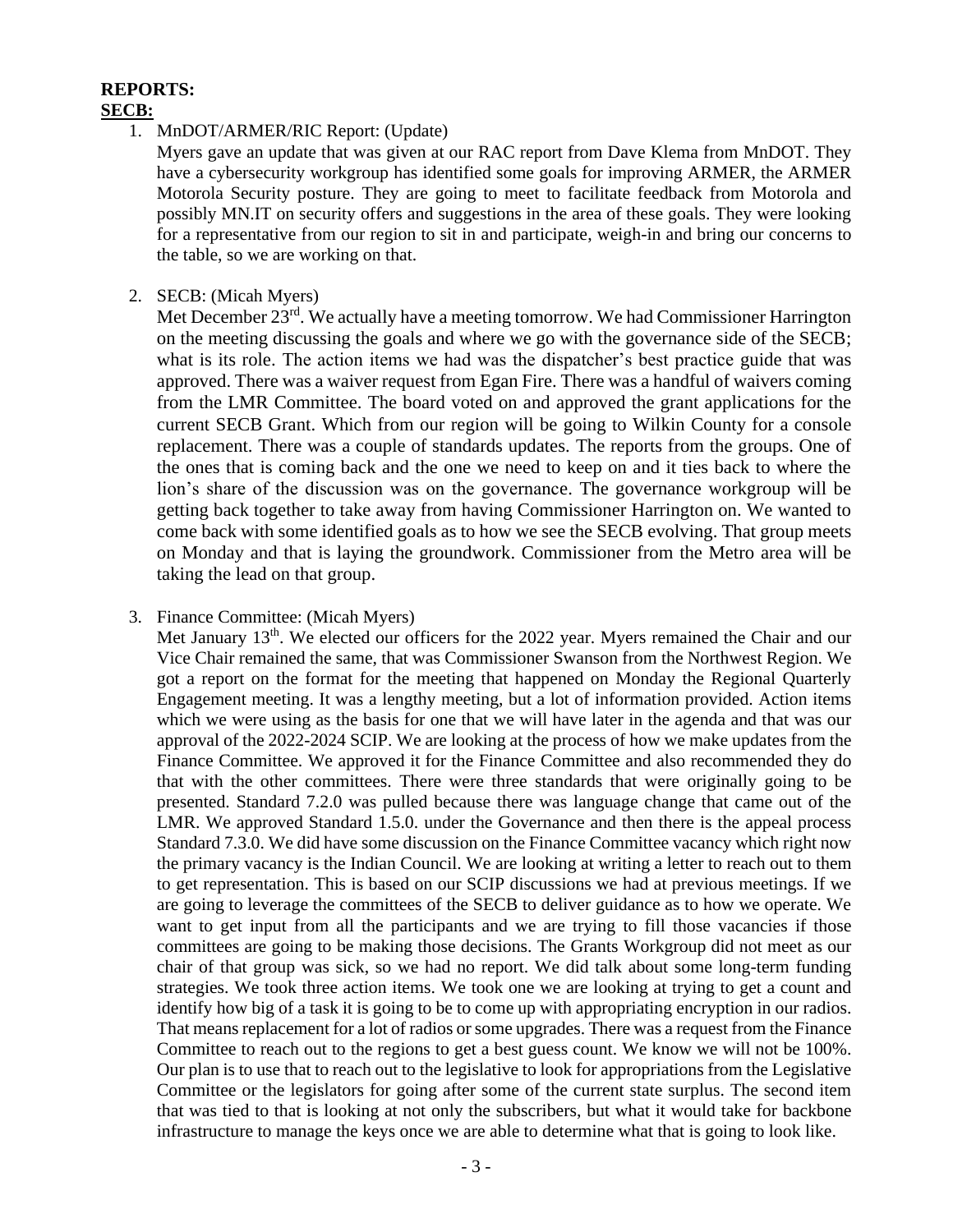#### **REPORTS: (Continued) SECB: (Continued)**

3. Finance Committee: (Micah Myers) (Continued)

Myers explained we were trying to get some numbers, so we could have a best guess document we can present for some appropriations. The last thing we took action on was an item to ask the board to commission a study to look at what does it cost not only to run a 9-1-1 Center, but to operate ARMER, so we have a true picture. It is a challenge when you want to go to legislators and say we need X-Y-Z for dollars, but we have to be able to justify that. We want to make sure we have real costs we can present when we are making our case for getting funding. Or, if we want to look at raising the 9-1-1 fee, because we have the ability to do it, but we have to justify that. Part of the discussion was making sure the scope is clearly defined so we get an accurate representation of what our costs are. We will meet again on February  $10<sup>th</sup>$  to try and come up with an actionable item we bring back to the board that we can make the ask. If you hear from your boots on the ground as to what is up with trying to get subscriber counts that is why. We are trying to come up with a best guess as to what we have on the system.

Grant County Commissioner asked Stevens County Commissioner did you not bring up at an AMC meeting about representative Backer plugging in a standalone bill for financing for some of these ARMER radios, and if you know any feedback on that? Stevens County Commissioner replied he just got a notice about a half hour ago from Greiner the bill is moving forward. We are going to put together a letter of support for that bill. It is looking pretty good for support to buy ARMER radios for small different fire departments and anybody that uses ARMER. It is looking like it could move forward.

Grant County Commissioner replied the one thing he talked to representative Backer about what was going on here and LaValley gave him a tally on our radios. We have 314 in this county and we are small. That is a big ask to try to fund some of this moving forward.

Big Stone County Commissioner stated representative Backer is sponsoring the bill it goes to the House next week. They are looking for a Senator to sign on and Klages does not know if representative Backer would be open to it, but Klages would recommend everybody try and get ahold of their representatives and senators to see if we get a bunch of cosponsors on this for outstate.

Stevens County Commissioner would think it would be a no-brainer for Westrom right in our area with Backer. Kopitzke thinks that would be the perfect one. LaValley will reach out to him and see where he's at.

#### 4. Legislative Committee: (Micah Myers)

Met on January 6. We did our appointments of committee Chair and Vice Chair. Talked about the stakeholders meeting. Went through the standards. Standard 7.2.0 was one that took up the lion's share of the meeting and it was a discussion on a word. Whether it is a 'shall' or a 'must' or 'this.' Ultimately came down to looking at depending on where the role of the SECB goes and to try and make soft language on it you need to have some bite in this. When we get clarity as to what the SECB's role is for governance and enforcing these you do not want to have to come back and touch the standards again to make it where it gives them the ability. After a pretty lengthy debate we agreed on the language on that one and approved that. However, then the standard there were some more changes that came by way of the LMR Committee, so that standard will still have to circle back to us at our next meeting. We received updates on several initiatives that are going through ECN from the 403 technical, which is the first 15 chapters of the 403, which has been reviewed by this group and sent on for approval. It has been up to the Governor's Office and that language is being crafted.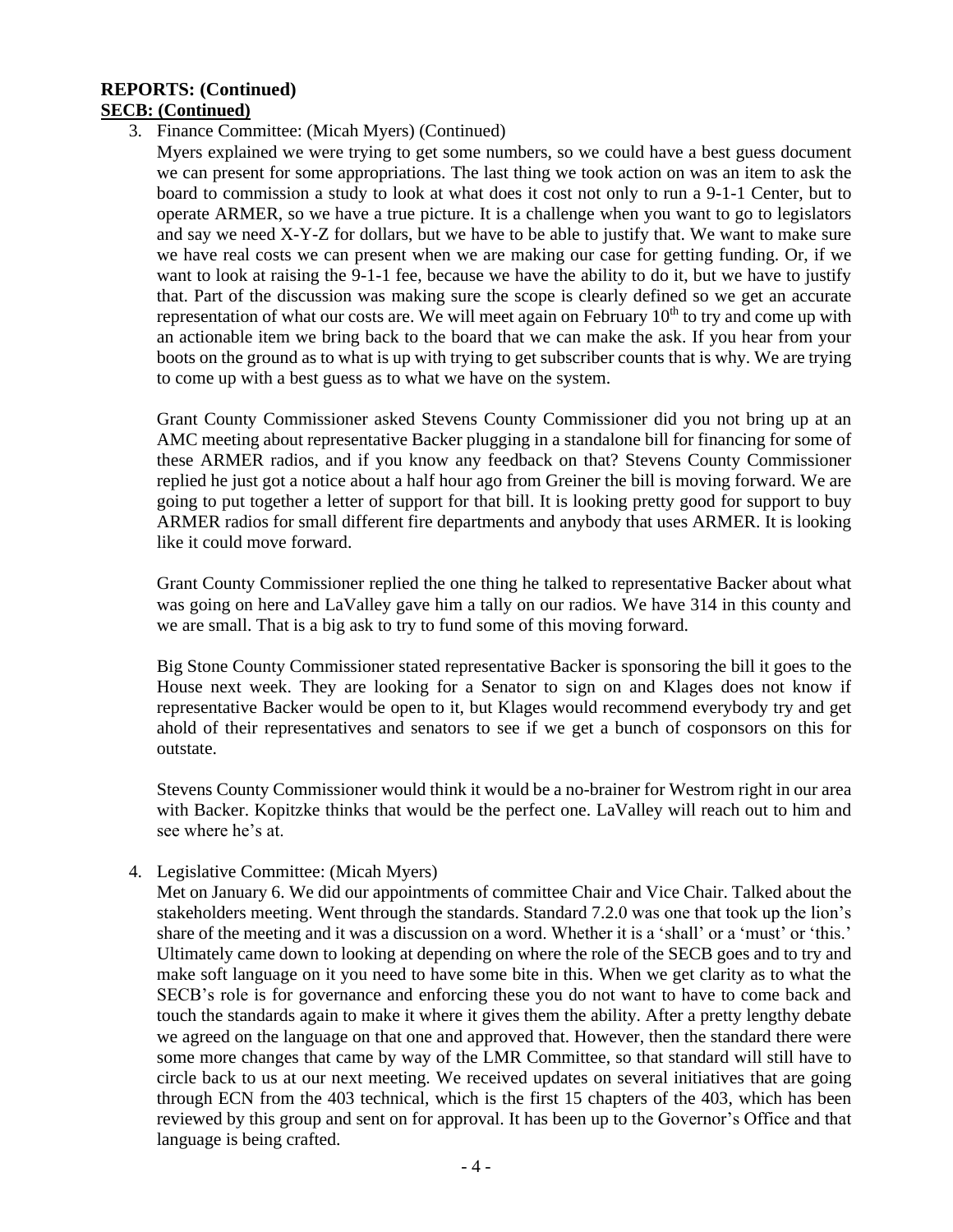#### **REPORTS: (Continued) SECB: (Continued)**

4. Legislative Committee: (Micah Myers) (Continued)

Myers explained as we talked about with the statewide governance, that was pending the discussion we had at the last SECB, the workgroup will get back to working on that one. The mental health crisis legislation there was a report from Stroud along with the telecommunicator workgroup for training and for pension. Then we talked about the process that we are going to go over here a little bit later on how do we note changes in our SCIP plan as we go forward?

5. Interoperability Committee: (Micah Myers)

Met January  $18<sup>th</sup>$ . The regional stakeholder meeting there was a discussion on that. We took action on our portion of the SCIP from the Interop. We elected officers. Then we had several COMTs/COMLs. One was an initial application, two were renewals. Those were approved. We pulled the Standard 7.2.0 as the LMR had made some changes, but the other standards, Standard 3.3.2 Interoperable Plain Language great discussion on that one. And then Standard 1.5.0 were approved as well as the Standard 7.3.0 for the Appeal Process. Cathy Clark gave an update on where we are at for the 403 which that group gets back meeting again here starting Monday. Discussion of the SCIP goals. Then there was an after-action report. John Dooley gave a report on the COMEX.

- 6. Land Mobile Radio Committee: (Kristen Lahr) No report.
- 7. Steering Committee (Kristen Lahr) No report.
- 8. NG911 Committee (Sarah Booker)

Met on the 19<sup>th</sup>. We did have our election of officers. Pankonie will remain Chair; Booker will remain the Vice Chair. We did review and approve the two standards. We did pull the same 7.2.0 Standard from our agenda to go back for rework. We had updates from ECN on the PSAP COOP project. We are going to be working this year on refreshing the existing PSAP COOP plans. There is some discussion on getting a consultant in to assist with that process. We had group updates from all of our existing working groups. We are working on some new tasks and direction for those newly formed groups including the technical committee. The mental health workgroup is still working on their best practices guide. There is a smaller subgroup that is beginning to meet with the MDH group to help with that communication between the two disciplines, so we can try and streamline some processes when the 9-8-8 hotline rolls out here this summer. There was some discussion from ECN with the cybersecurity project.

9. Wireless Broadband & Applications Committee: (Brandon Larson)

Met in January. We did have election of officer for Vice Chair. Dave Pike from Mower County representing the Southeast Region will continue to be the Vice Chair this year. And Larson's appointment as Chair is dependent on this upcoming SECB meeting. We did have discussion of the regional stakeholder engagement meeting which was this past Monday. Similar to the other committees, we did take action and approve Standard 1.5.0 and 7.3.0. Similar to the other committees, 7.2.0 was pulled from our agenda for further work. We had a conversation regarding SCIP. Our committee we discussed our goals. Field communications users have a guide called the MNFOG, which has a lot of good information regarding communications, resources, and dos and don'ts. One of our goals is to include a chapter regarding wireless broadband. Many incidents require some sort of wireless broadband for cellular voice coordination or data with applications. It will help our partners to include a chapter.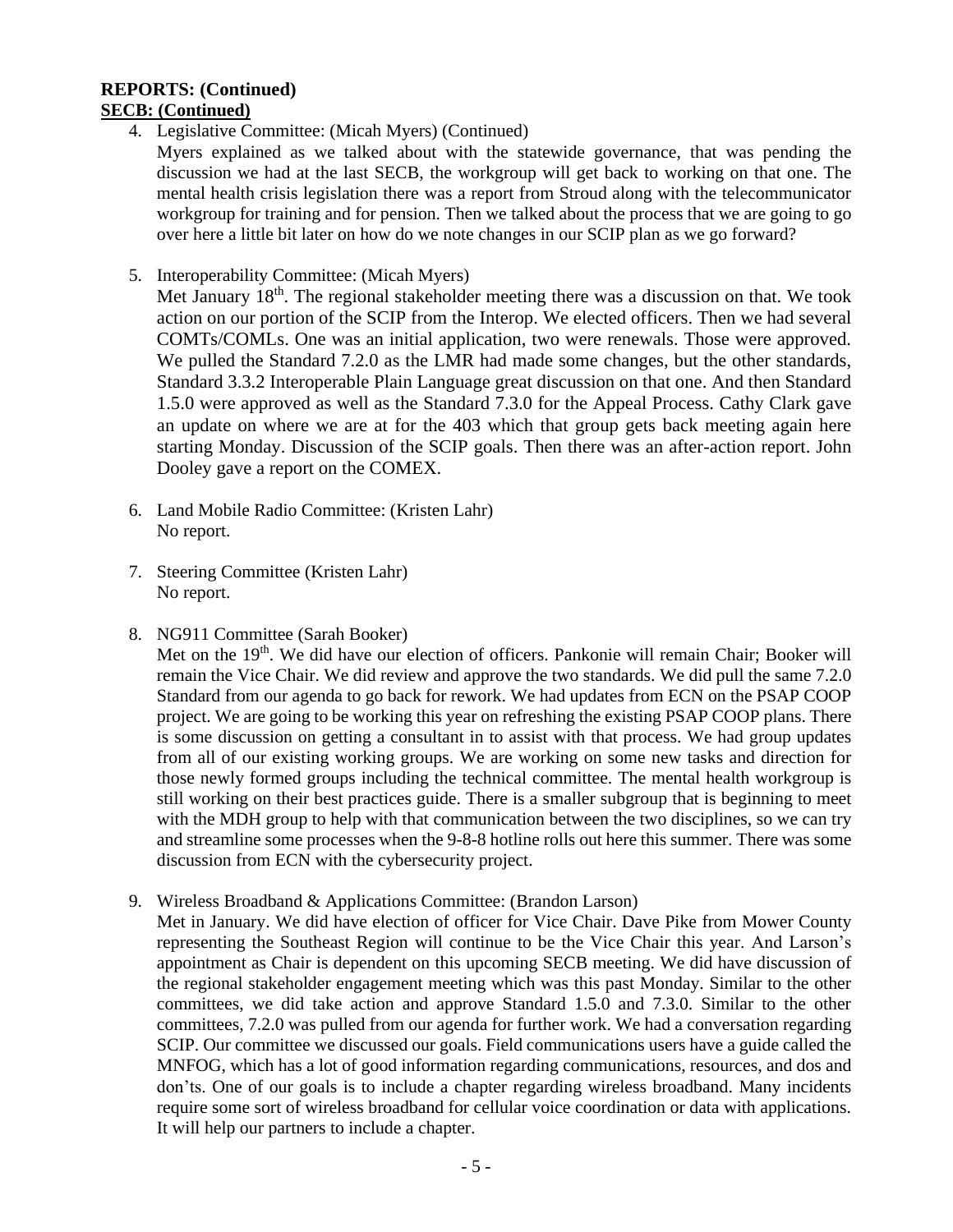#### **REPORTS: (Continued) SECB: (Continued)**

9. Wireless Broadband & Applications Committee: (Brandon Larson) (Continued)

Larson explained we have got a couple of other goals that impact many of our stakeholders statewide including one regarding going out for an RFP and providing a resource to our stakeholders statewide to provide them with the capability to determine their cellular coverage from whatever provider would be identified. And another one would be data interoperability. Many of the public safety partners have a need for data on a daily basis. Right now, your agencies are utilizing computers in their vehicles to send information, but to be able to share that data more efficiently. These goals do require some financial backing which we will have to work with the Finance Committee to identify. We are just in the beginning of the strategic plan. We also had an after-action report from Operation Safety Net down out of the Metro area which was pertaining to the Derek Chauvin trial. We did have some action items in there that we have requested additional clarification. And a few updates from our partners.

10. Regional Coordinator Report

Myers stated this is not noted as an action item, but if the board so chooses. At our last meeting, we discussed the value prop for this report. We did not actually take official action on it. What we are seeking is based on the discussion we had, and the discussion we had earlier at the Executive Committee on this is that we sunset this report. When we discussed it at the last meeting no one is really using it. It is a resource intense report to get it. We asked if we could focus those on some of the other upcoming projects we have. If it is deemed there is something in the report that you want we can bring it back, but we are looking for official action from this board to sunset this report. Jelinski asked was there ever official action that said we have to have this on our agenda? And if there was not official action why don't we just get rid of it by consensus? Myers replied as part of what we are going to be taking up here in this section of the Regional Coordinator contract this is one of the items that we had put into the contract. And we just put it on the report here as a reminder that it is available. But if it is a portion of work that is assigned to the Regional Coordinator contract that there is no longer a need for it, we are asking not only to remove it from the agenda, but just to remove it all together. Jelinski would be in favor of getting rid of it, because it is just an additional thing that is on our agenda. It is additional work. Maybe everybody has looked at it and maybe it is important. If it is important than we need to keep it. Jelinski requested conversation. Grant County Commissioner asked is this in our Bylaws that we need to talk about it, where there is structuring there that has to be in language as we move forward through these agendas? It might be in our Bylaws where we have to revisit this and put it on our agenda every quarter when these meetings come up. Is that an issue that could surface being it has been here and on this agenda? Myers replied it is not. The agenda, the format, is more like a core like the reports section, this. This is an item that was put onto the agenda after this format was established. There is nothing in your Bylaws that requires it to be there. Jelinski asked can we make this an action item without having it as an action item at the very start of this meeting, or do we have to carry this forward to our next meeting and make it an action item? Myers replied we will have to carry it forward. We will make it a formal action to remove it unless someone sees fit. See #7a4.

# **EMS/Hospital Workgroup**: (Paul McIntyre)

We recently got assigned a representative from ECN to our group that will be Melinda Miller. We are waiting to hear back if some of our distribution points are still valid and able to be addressed and used. We are hoping things calm down over the next month and a half and we are looking to get back together meeting in February/March.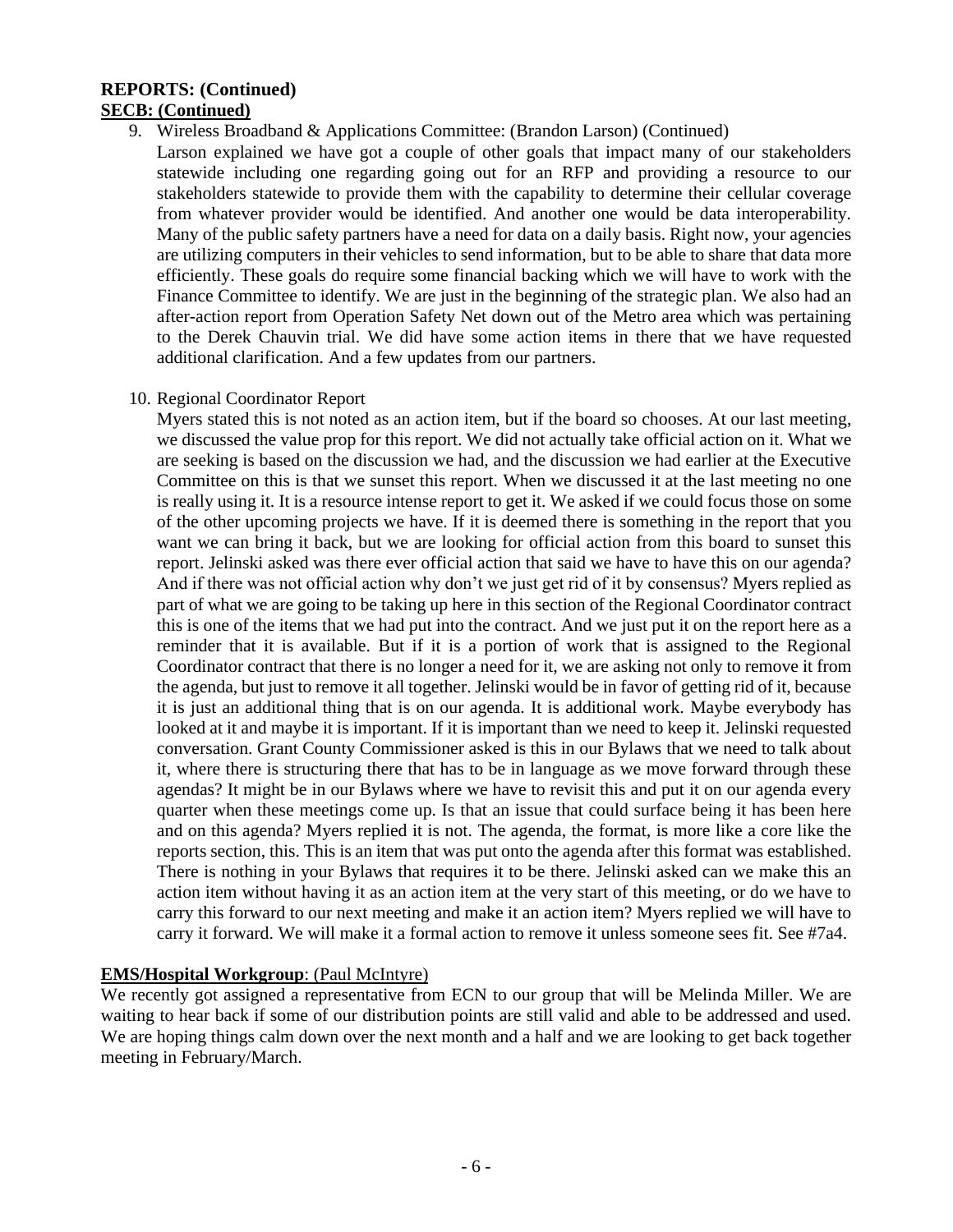# **REPORTS: (Continued)**

### **Regional Leadership Group** (Next Meeting January 24, 2022):

Met this past Monday. Jelinski reported it was a very lengthy virtual meeting. One of the big takeaways that Jelinski took from that call that Jelinski would anticipate that anyone talking radio, or radio replacement, would want to have further discussion on this would be regarding the encryption conversation that was had between the BCA, the regional leadership group, that includes the FBI, that includes a BCA audit, that could include an FBI audit. For those that are not familiar with either of those, Jelinski is. In Jelinski's former life, Jelinski was audited by the BCA on several different occasions. And Jelinski was also audited by the FBI. When you are audited by the FBI if you think the BCA can scare the living out of you the FBI makes sure that they do. It is in regard to the conversation of information that is transmitted from your dispatch center to the boots on the ground in the field. As an example, if a dispatcher is reading back traffic to a police officer in the field and if that information is generated through NCIC and/or the FBI, the FBI is now saying that NCIC is now saying, we can only do that if you have a special encryption on your radio. Should cost between zero and a billion dollars for the State of MN to add that to radios to make everything right again. Whether, or not, that is going to be something the FBI is going to jump on and insist be done sooner than later is not for Jelinski to say, but it is a huge conversation that everybody should be involved in as to what could come of that. And especially that conversation now that we are talking about the possibility of the legislature maybe helping us out with different radios.

Larson added encryption, something that Larson thinks is going to be ever growing used in Minnesota. There have been many incidents throughout the country where it is not even just law enforcement, but calls for service for medical or fire, are turning into violent situations as well. We could see more encryption needed or being used. One of the things Larson personally thinks is very important is this ARMER system was built on principles and recommendations from the September 11<sup>th</sup> Commission relating to interoperability. During the September  $11<sup>th</sup>$  response there was not interoperability among different disciplines and agencies and so that is what ARMER was built upon. Right now, with no encryption we have the ability to talk to just about anyone across this state and respond to emerging incidents. We need to take that same approach with encryption. When there are groups that are looking at finding funds for radio replacement, or purchasing new radios, it is important they also consider adding encryption even if it is agency's fire, EMS, public works, that would not normally think about spending that and putting that resource on that radio, because encryption is just going to be utilized more and more as we go on.

# **GENERAL DISCUSSION AND NEW BUSINESS**

# **Executive Committee Reports and Items:**

1. 2022 SECB Grant Application (Update)

Myers reported the grant applications were approved at the December SECB meeting. We have in there for the Wilkin County console replacement project. We are in the process of getting the contracts finalized. Once that contract is finalized they can start spending and roll the project out.

2. Regional SCIP Plan (Update)

Myers explained this is the process he had discussed in several of the SECB Committee meetings and how they are going to be moving forward and looking to adopt that here in our region. Per the last go-arounds, we have made some updates. We changed the format to our regional strategic plan. We would like to publish it, but then we want to make it a standing item and use what you see in the packet. It is like a transfer form. Each of the committees they have portions of the regional plan they are responsible for maintaining or putting in processes to meet our objectives. What we are looking to do is publish the regional plan.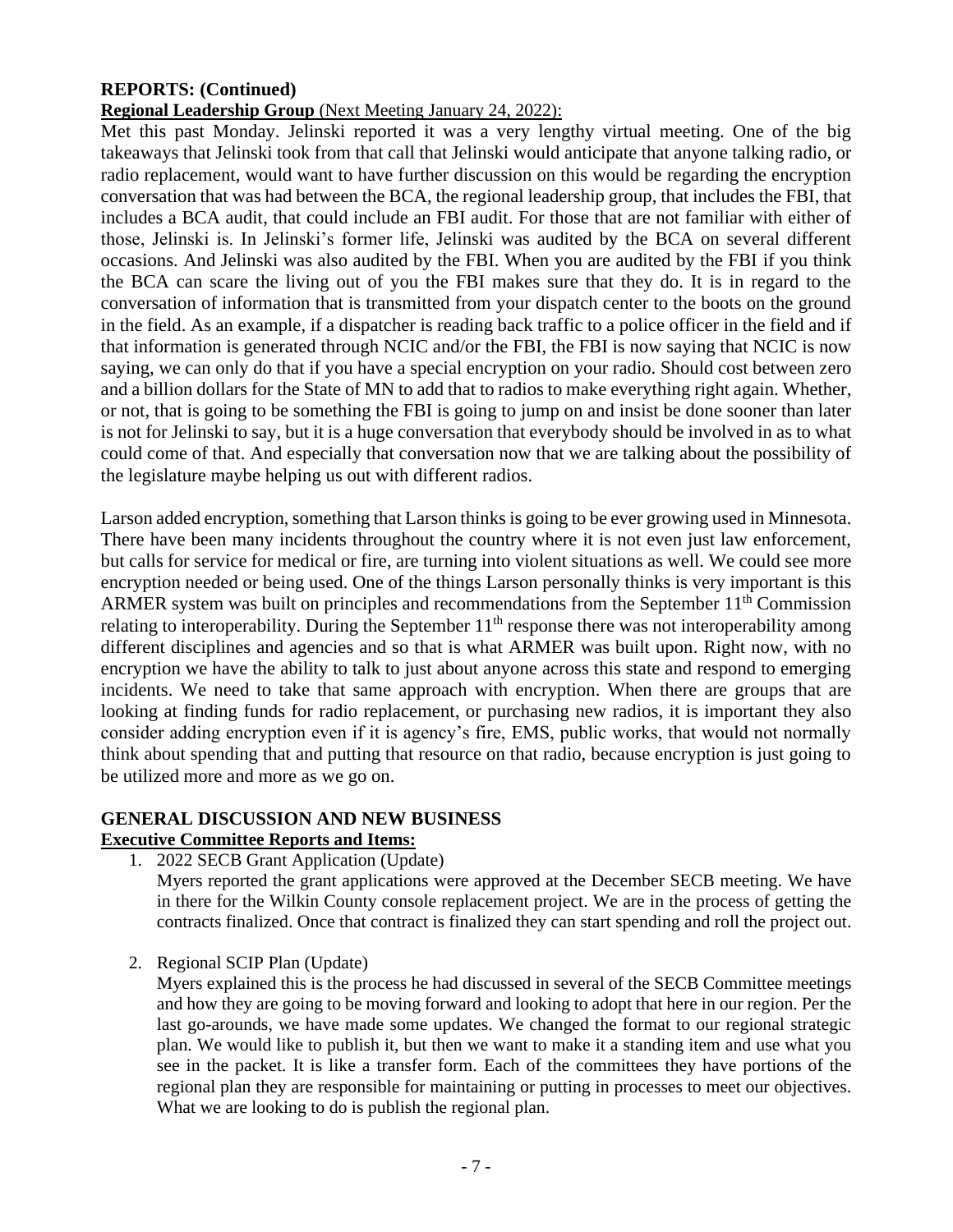## **GENERAL DISCUSSION AND NEW BUSINESS (Continued) Executive Committee Reports and Items: (Continued)**

2. Regional SCIP Plan (Update) (Continued)

Then take this document at the meetings as we discuss the committees portions of the plan these become footnote updates, so when the sections of the plan that are laid out you click on it. It will go and you will see what those committees are doing. It will be in the section, or appendix of the plan, that shows the notes, or the transfer sheet, and refer it linked in the document so you can click on it so you can see any changes that are there so it is easy to find. We are going to establish a base plan and then going forward we will maintain the plan through this transfer sheet. As Commissioner Jelinski had made mention in the Executive Committee when we were discussing this our hope with this is we can create this plan and put it on a shelf and let it collect dust and it was an epic waste of time. But this plan is a fluid document and it will be changing as we go through and either meet our objectives or determine we are not going to be able to meet it in the timeframe we have established. We want to make this an item on all the standing committee reports. We will report back to this group. You will be able to go in and link to the document and see the changes and see the work that the committees are doing. What we are asking for is going forward that we adopt this on our SCIP plan.

### 3. SHSP Grant Letter **(Action Required)**

Myers explained this is a letter that was started when we were looking at sustainable funding or funding opportunities to help offset our costs going forward. The EMAC had brought up when they cancelled their regional planner contact they had a chunk of change if we could repurpose it would help with some of our needs we had established on our monthly update for grant infrastructure. EMAC Chair had reached out many times and was not getting a lot of response back, so we said how about we craft a letter on behalf of the region stating that to the director as you see here in the letter and ask for that money that we could bring back into the region to help with some of our infrastructure projects. If you look at the table and we have had a couple versions of this from the last Executive Committee discussion Myers added the language, updated the table, and put in the ask. In the closing paragraph, this gives a little bit of history of how the turnback funds came available, but we are asking to get those funds and if there is any additional funds out of the 2020 SHSP Grant that we can put towards this list of projects. The other thing we wanted to get with this letter is to show that SHSP, because at one point we used to get some dollars that would go towards communication projects, we want to make sure HSEM sees we still have a need and we still have unfinished work to do. At minimum, we are looking to get the \$89,000 that was turned back in allocated back to the region that we can allocate out for some of the projects that are in this list. And if there are any additional funds that they could get. What we are looking for today is to give the Chair the ability to sign this letter and we can present it to Directory Kelly and send a CC copy to the Director of Emergency Communication Networks and to Public Safety Commissioner Harrington. *Meeker County motioned. Grant County seconded.* Roll Call Vote: City of St. Cloud – Aye; Benton – Aye; Big Stone – Aye; Douglas – Aye; Grant – Aye; Kandiyohi – Aye; Meeker – Aye; Morrison – Aye; Otter Tail – Aye; Pope – Aye; Stearns – Aye; Swift – Aye; Todd – Aye; Traverse – Aye; Wadena – Aye; Wilkin – Aye; Wright – Aye. *Motion passes.*

#### 4. Regional Coordinator Contract Renewal **(Action Required)**

Jelinski reported City of St. Cloud is our agency that is our Regional Coordinator. In conversation with Myers earlier with the Executive Committee, there are no changes in regards to this. We need to act on it to further this contract to continue to have the Regional Coordinator be the City of St. Cloud. Myers stated the item #6a10 that we have for the Regional Coordinator report can we make the modification here and take that action item as well for removing it? As we go through there is the base contract we have on an annual basis it is brought to the board the first meeting whether, or not, we are going to continue. Each party per the agreement has the option to opt-out, otherwise the contract continues.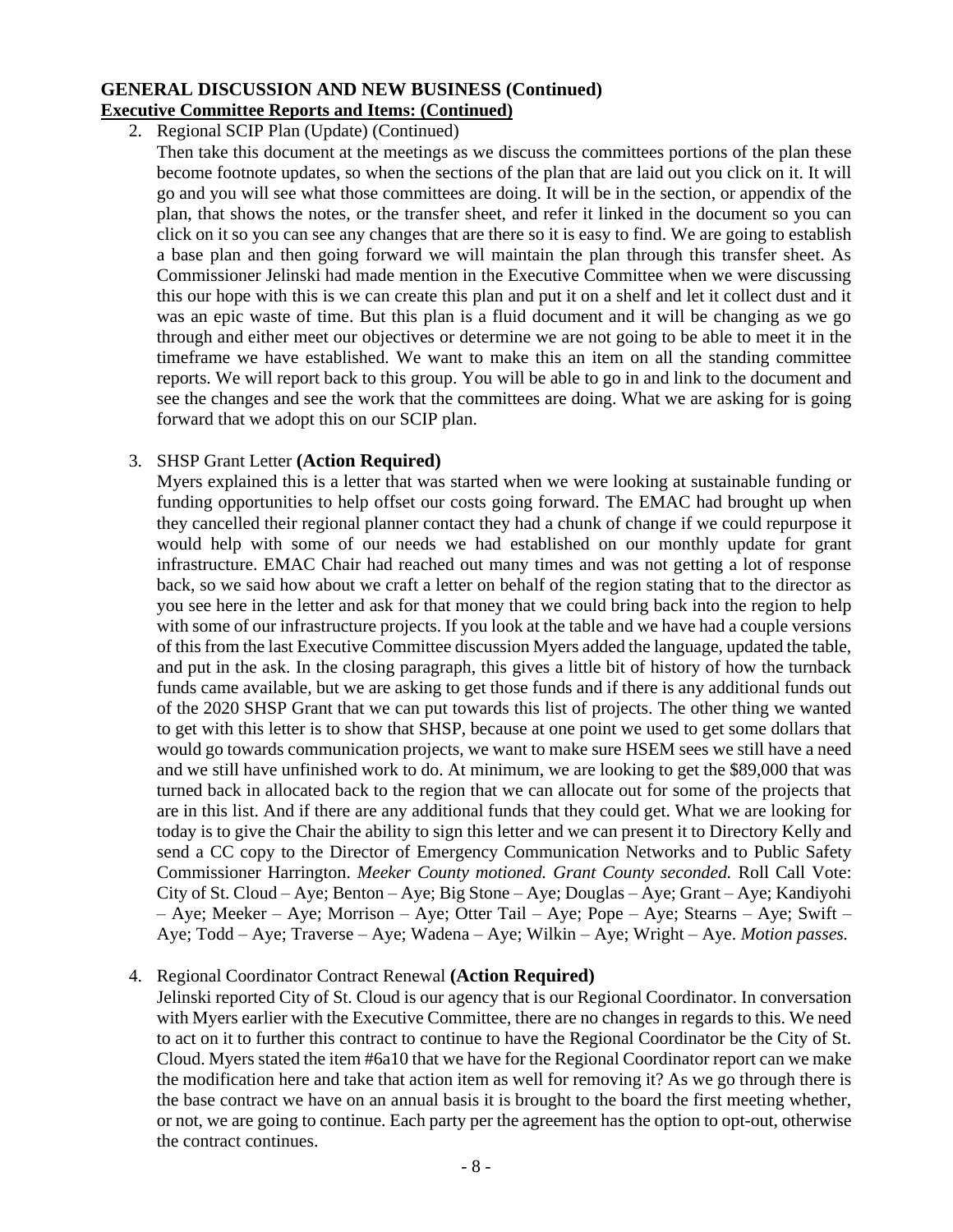## **GENERAL DISCUSSION AND NEW BUSINESS (Continued) Executive Committee Reports and Items: (Continued)**

#### 4. Regional Coordinator Contract Renewal **(Continued)**

Myers explained we have added services. Back in our September meeting we added the coordination services for the RapidDeploy project being able that we had the time, but it was not going to be an additional cost. It is one of those items we could take on. When you look at the contract itself, there is the base contract, and there is the things we have added services to this contract over the years that are noted. We do not do a total rewrite we just bring those forward. The Regional Coordinator Report was one of the items that was put in back in 2018, because the contract started in 2017, but in 2018 we added the report. If that report is no longer needed we can remove that from here under the contract, or we can leave it and take action at your March meeting for the Regional Coordinator Report. What we need to take here today is whether, or not, the board wants to continue with the contract. The City of St. Cloud will continue to provide the services as long as the board wants it. We could actually kill two birds with one stone with this, because this is an action item on the agenda and it would meet the Robert's Rules requirement. Jelinski asked does anyone want to make a motion and that as Myers said would then take care of our #6a10 item also? *Big Stone County motioned. Pope County seconded.* Roll Call Vote: City of St. Cloud – Abstain; Benton – Aye; Big Stone – Aye; Douglas – Aye; Grant – Aye; Kandiyohi – Aye; Meeker – Aye; Morrison – Aye; Otter Tail – Aye; Pope – Aye; Stearns – Aye; Swift – Aye; Todd – Aye; Traverse – Aye; Wadena – Aye; Wilkin – Aye; Wright – Aye. *Motion carried.*

#### 5. CMN800MHz List Serve **(Action Required)**

Jelinski reported we had very lengthy discussion in regards to this at the Executive Committee. Myers reported we did discuss this at your December meeting. What we are asking for action here today is to transition from our current list serve. It is how we send out notifications to utilizing the feature that is very similar on the website and does not have a cost. If we were to upgrade our current list serve there would be a financial impact. We would pay a cost to it. What started that was we had a mailbox of one of the members get compromised and it started spamming out on the list serve. As we went through the process we looked at a way to prevent that going forward. It requires an update to the list serve. Stearns County initially had set this up way back when and there was not a cost to the region and Stearns County was leveraging it. Stearns County no longer uses this list serve. And this list serve is kept alive for the purpose of this board. Going forward we would have the cost that is listed. There is a one-time set-up fee, there is some annualized cost, and there is some limitation and then there is recurring costs based on the number of times you utilize it. For every email you send out there is a per email count cost. It could get quite costly. We can accomplish the objective of the list serve in sending out communication for the meetings to features that are in our current website that we do not use. There would be some transition work we would have to do to move it from the current list serve to the website. Myers recommendation to the group is to move it from the current list serve to the website and forego the cost to upgrade the existing. *Meeker County motioned. Traverse County seconded.* Roll Call Vote: City of St. Cloud – Aye; Benton – Aye; Big Stone – Aye; Douglas – Aye; Grant – Aye; Kandiyohi – Aye; Meeker – Aye; Morrison – Aye; Otter Tail – Aye; Pope – Aye; Stearns – Aye; Swift – Aye; Todd – Aye; Traverse – Aye; Wadena – Aye; Wilkin – Aye; Wright – Aye. *Motion carried.*

#### 6. Attendance Recap 2021

Jelinski stated this is an informational item to find out where you, your staff are, how things are going. Myers added you have the attendance for RAC, Logger, O&O, Users, NG911. You do not see in there EMAC. That has not been reviewed yet, so that was not included in the packet. It is online for that group. That leads to another question we had. It takes some time to get these together. The reason why we have the ESB/RAC/O&O/Users was tied to a standard the region has for attendance. Is it the board's wishes to see the attendance from the other committees as well even though they do not tie to the standard? We can continue to provide it.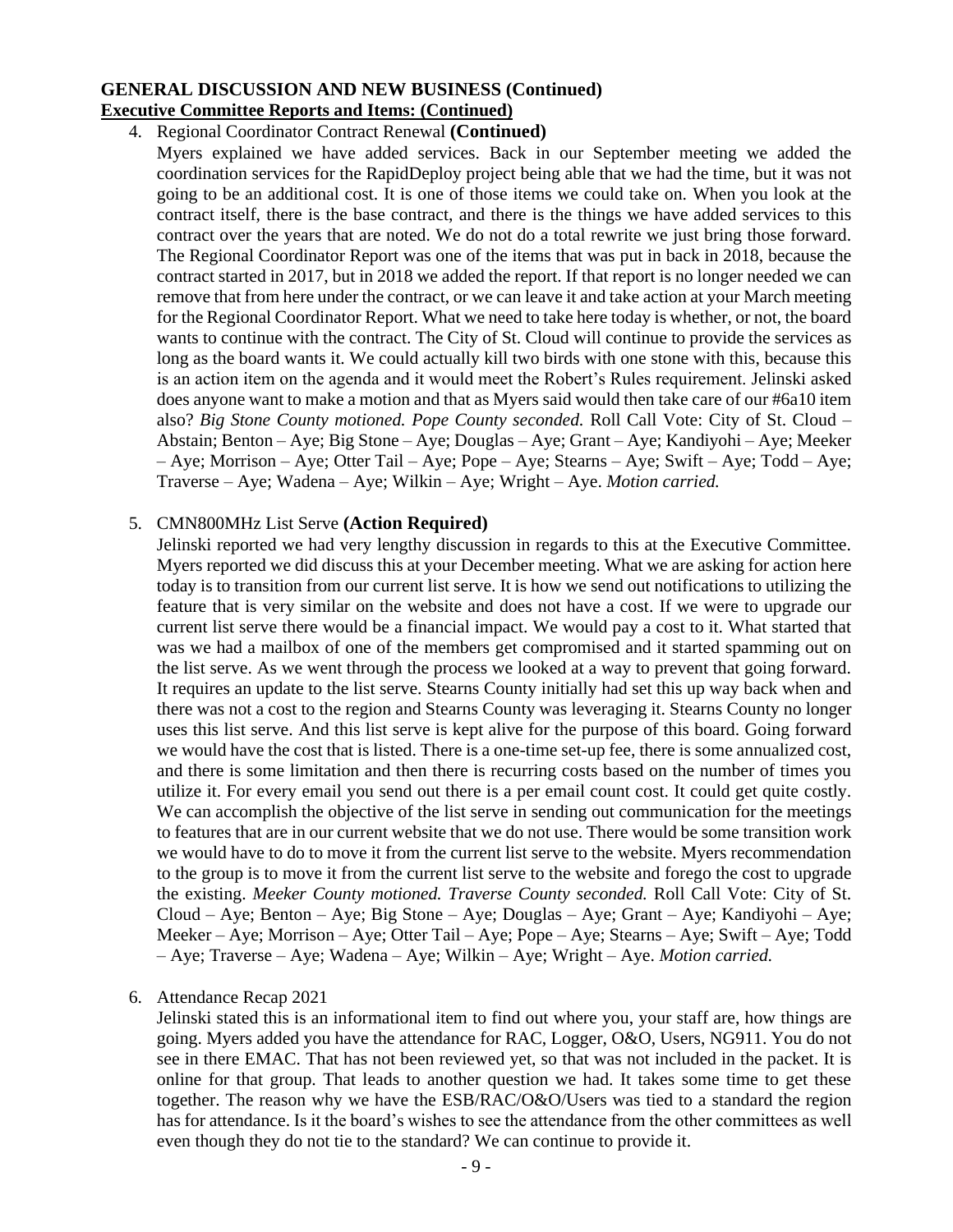# **GENERAL DISCUSSION AND NEW BUSINESS (Continued)**

# **RAC Report & Items:** (Micah Myers)

1. 2022 Budget (Update)

Budget was approved back in July. One of the caveats we put into the approval was because we were in a Census year we were going to update the table that is highlight in yellow. We are just bringing back to show the amount we allocated to the budget based on the population within the membership that is a set amount for that column. St. Cloud has more than 6,505 residents, what happened there when Sherburne County left the region the population of St. Cloud that is in Sherburne County became the responsibility of the City of St. Cloud. Stearns County and Benton County portions are allocated in theirs as part of the population numbers as well. If we tried to figure out there we would be double-dipping. The 6,500 you see there that is the population of Sherburne County only in St. Cloud, because it is not picked up by other counties. Your numbers were updated based on the Census numbers. It may have changed your allocation and dollar, but it is not a significant amount as Myers said before this column total that we divide amongst the total population within the region is a set amount of the overall budget, so it did not change a lot. We wanted to present this back, so if you have already presented from our July meeting to your Auditors Department, or whoever is going to be making the payment, there will be an adjustment and we did state that. This is just an update.

### **EMAC Report & Items** (Stephanie Johnson)

We met on December  $8<sup>th</sup>$ . We voted in our EMAC officers for 2022. They are remaining the same as 2021. The Chair is Stephanie Johnson. The Vice Chair is Richard Ward from Wright County. And the Secretary is Lynn Siegal from Traverse County. We did also approve the 2022 meeting schedule with the understanding that meetings are going to be hosted mainly virtually on an as needed basis due to COVID pandemic. We do want to get back to in-person just like all of our other groups here, but we completely understand that right now we need to be mindful of the current pandemic and the necessity to be in-person with each other and what business we can do virtually. Which most of our business we have been able to do virtually. We do also talk at our last meeting and also at this meeting that we are having today on the technology issues that we are facing with the blended meetings or even the ongoing discussion of blended meetings what that may look like. Not just in regards to our Bylaws, but for people to comfortably attend the meeting virtually and still be able to get business done whether you are attending in-person or virtually. We are continuing that conversation on technology what that looks like and going forward on planning in COVID verses post-COVID like we were all hoping we would be able to do in 2022.

# **NG-911 Report & Items:** (Sarah Booker)

Met on the 13<sup>th</sup>. We did hold our elections for Chair and Vice Chair. They will remain the same as last year. Booker will remain Chair and Tom Egan from Douglas County is the Vice Chair. We did have numerous updates on the working group activities that were talked about earlier in the meeting. Our last two agencies in the region are within a couple of months of implementing text-to-911 in their Centers. Booker would anticipate by quarter 2 everyone in our region will be taking their own text to 9-1-1 calls.

1. RapidDeploy MOU Request (Update)

Booker reported we did take action on the RapidDeploy mapping project. This moves into our action item request here to make a formal request to ECN to draft an MOU with regard to this project so it can be clearly outlined with all of the project details, responsibilities, and where the costs are coming from. This was brought up out of some concerns that were brought up at not only at our committee meeting, but our other regional committee meetings to get that laid out on paper and get that formalized. Jelinski stated the action you are looking for is that NG911 drafts a letter to ECN regarding RapidDeploy, or can you follow-up with that? Booker replied that letter will run through the Regional Coordinator since they are heading up this RapidDeploy project. We would like approval to move that forward with a formal request to ECN to get that MOU drafted so we get everything in line. *Big Stone County motioned. Kandiyohi County seconded.*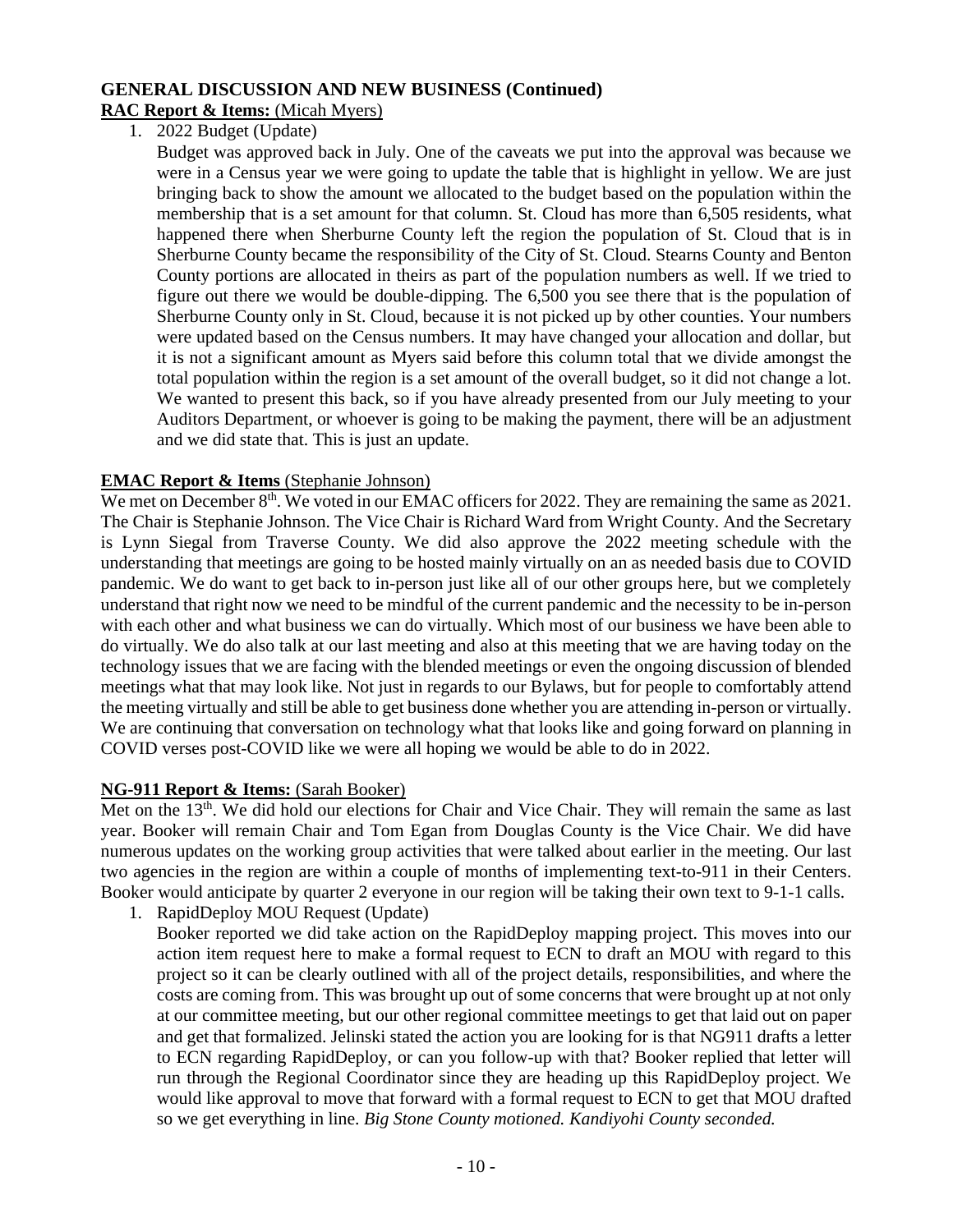#### **GENERAL DISCUSSION AND NEW BUSINESS (Continued) NG-911 Report & Items:** (Sarah Booker) (Continued)

# 1. RapidDeploy MOU Request (Update) (Continued)

Roll Call Vote: City of St. Cloud – Aye; Benton – Aye; Big Stone – Aye; Douglas – Aye; Grant – Aye; Kandiyohi – Aye; Morrison – Aye; Otter Tail – Aye; Stearns – Aye; Swift – Aye; Todd – Aye; Traverse – Aye; Wadena – Aye; Wilkin – Aye; Wright – Aye. *Motion carried.*

## **O&O Report & Items:** (Brandon Larson)

Met in January. Elections were conducted and we retain the same officers for 2022. Kristen Lahr from Stearns County will be Chair and Brandon Larson will be Vice Chair. We did have some action items we approved. We had a COML renewal for Ace Bonnema out of Kandiyohi County. We had a regional encrypted talkgroup request from the US Postal Inspections Service which are licensed sworn law enforcement and that was approved. We had a request for our regional all-discipline encrypted resources from CentraCare which was also approved. Meeker County had a participation plan amendment adjusting some network connections they have rerouting from a direct from Meeker County a circuit straight to St. Cloud. Instead they are going to be diverting to a connection that will take them to the Dassel ARMER tower site and then wirelessly through microwave connect them to St. Cloud.

We had joint conversations between Users and Owners & Operators regarding regional encryption. Based upon the request from the SECB Finance Committee for inventory we have requested all our system administrators provide an inventory within the next week of the number of radios they have for police, fire, EMS, public works, etc. and what level of encryption capability they have. So, we can provide that information to the Finance Committee. We also had a good conversation regarding CASM which is a free to use tool from the Federal government for communications asset management and helps with communications planning for multi-discipline events.

#### **User Report & Items:** (Paul McIntyre)

Met in January with our joint meeting. Also had our elections for 2022. As with the Owners & Operators, our Chair and Vice Chair stayed the same. McIntyre being Chair; Chief Jim Hughes from Sartell being the Vice Chair.

1. Training Roadmap (Update)

We asked our members to take a look at our current training roadmap and by our next meeting also come back with any potential requests for additional training in 2022-2023, so we could potentially make requests at an upcoming board meeting for any funding that may be needed to put those classes on.

# **Logger Committee Report & Items:** (Brandon Larson)

We have combined our meeting to tag on at the tail end of the RAC meeting. We have had some conversation regarding maximum capacity on our regional logger what that looks like. And what preparation we might need to look at for future expansion. Stemming from the BCA/FBI requirement for encryption that affects our committee as well requiring that our data both in transport transit from the agency that is recording it to the core equipment and residing at the core database is required to be encrypted. We have reached out to our vendor to provide some estimates on what that cost would be for encryption. We still have connections to be made with contracts and connections are still outstanding for our limited partners which would be Washington County that this board has already approved and Sanford Health EMS that this board has also approved. Once we get those contracts in place we can provide the connectivity. We have also received some interest, our committee has not reviewed any official asks or anything yet from CentraCare Health for potential joining in a limited user capacity as well.

# **Additional Agenda Items**

None.